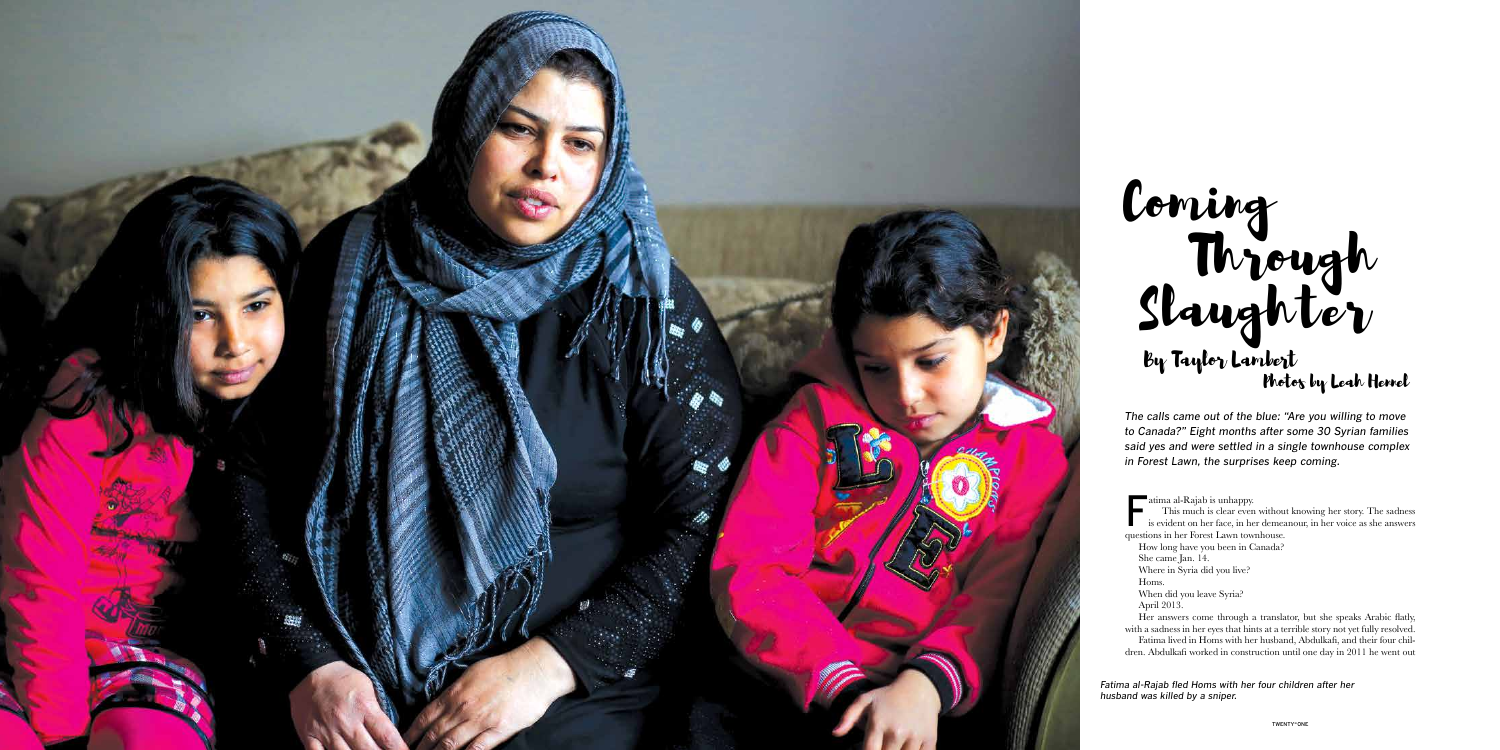to buy bread and was shot dead by a sniper, one more victim in Syria's ongoing civil war.

With the violence escalating—bombs and rocket fire were commonand the government threatening to surround the city to crush the rebels, Fatima had no choice but to flee. She took her children and left on a large truck with several other families, including relatives of her late husband. They sought shelter in a small town, staying five months before the violence came there as well. The group of families left for another town, but after two months, war followed.

This went on for a year and a half, with Fatima and her four children moving around Syria, trying to stay alive by sheltering in abandoned hous es. She made her way to a refugee camp in Lebanon. Her tent was cold at night and had a mud floor. The United Nations provided coupons for food and supplies. Her older daughter, Hanadi, was eight years old and started school during this time.

After three years of this life, she got the call. The United Nations asked her in December 2015 if she wanted to go to Canada. Fatima was thrilled, but the reality soon dawned on her: she would be leaving her family, trav elling to a foreign country she knew nothing about, charged with caring for four children as a single mother who couldn't speak English.

Fatima asked the UN if she could bring her sister to assist with her situation. The request was refused. Reluctantly, Fatima accepted the offer to go to Canada despite her fears, believing it was the best chance for her children.

I ask if her children are happy here. "They like school. They like living here. They like the neighbourhood. They feel safe. No bombs."

On Jan. 13, she got another call telling her she was leaving the next day. Fatima hurriedly packed and said farewells to family and friends. Soon she was on an airplane. Within days she was in her new home in Calgary, in a Forest Lawn townhouse complex with dozens of other Syrian refugees soon dubbed Little Syria.

Trevella Park is a sprawling complex comprised of 45 buildings hous-<br>ing 218 townhomes constructed around parking lots and lawns. The<br>development was under construction when the town of Forest Lawn ing 218 townhomes constructed around parking lots and lawns. The development was under construction when the town of Forest Lawn was annexed by the city of Calgary in 1961.

Two months later, modestly dressed in a black hijab and abaya, sitting in her home with me, photographer Leah Hennel and our translator Raed Qatanani, Fatima politely offers tea and coffee.

As she answers our questions, it becomes clear that her tragic ordeal before arriving in Canada forms only part of her sadness. She hasn't been accepted into the English school program for adult refugees, though her children are in public school. While it has been nice having other Syrians around—there are nearly 20 large families in the surrounding townhouses at this point, and more will come—Fatima is alone for most of the day while her children and the other refugees go to school.

He drives them to appointments and shopping, he translates documents, he provides advice on how to get transit passes and other essentials. Since losing his job as a school-bus driver in December, Raed has had plenty of free time to volunteer to the Syrians. For us, he is part translator, part tour guide.

Coming to a new country is easier than shaking a lifetime of cultural habits. As a single woman, Fatima does not feel comfortable going out on her own, particularly given the language barrier and unfamiliar surround ings. She is therefore trapped alone each day in her home, waiting for her children and friends to return, waiting for the school to call and offer her a space in a class.

"It's difficult here for me," she says. "I don't have a man to help me with hospital, schools, everything. I don't speak English."

I ask Fatima how old she is and she gives me a look, feigning shock at







the indelicate question. It's a moment of levity and we all laugh. She an swers that she is 30. I tell Fatima that I'm only asking for the story, but she says the question doesn't bother her.

"If you know my age, you don't know my age."

While Syrian refugees have been placed in various locations around the city, Little Syria is a special case. When we first began this story in Febru ary, there were 17 refugee families in the area; today there are more than 30. Most of them are young couples with more than three children. Esti mating five people per family—a conservative number—there are close to two hundred Syrians in Trevella Park.

For our first visit, Raed takes Leah and I on a tour of Little Syria. He knows most of the refugees already, and he texts or calls them before leading us to another townhouse to meet another family. A 56-year-old Jordanian immigrant who came to Canada several years ago, Raed lives just blocks away and has become an invaluable resource for a group of Arabic-speakers struggling to adjust to a foreign land.

Each home has identical front and back doors, one leading to the living room, the other to the kitchen. The homes are modest and a bit dated, but clean and comfortable. The federal government provided new beds and a kitchen table; charity groups supplied the rest of the furnishings.

Every home we enter is a similar experience despite the range of per sonalities we encounter. Each family is unfailingly friendly and hospitable, asking repeatedly if we would like something to drink. We sit and I ask about their lives in Syria, their experiences during the war and their few weeks in Canada. By the fourth house, Raed doesn't wait for me to ask the same questions again. He goes back and forth with the family in Arabic, then translates their answers for me.

The stories of their war experiences share a singular terribleness. Mohammad and Amal fled Damascus for Lebanon with their three children while Amal was pregnant. They considered trying for Europe, Mohammad says, but "I'm not ready to lose my kids in the sea."

Bilal and Rodana had their home in Dooma completely destroyed. They fled with their four children to Jordan but were refused entry, then became trapped in no man's land when Syria refused to let them back in. After two weeks, they took the risk of sneaking into Jordan illegally, where they rented a cellar infested with insects for an obscene amount of money, later upgrading to a "horrible, rotten" apartment.

Most of the people we speak to had fled in desperation to Jordan or Lebanon, illegally if necessary. There they stayed in camps or rented apartments, often in terrible conditions, but at least without the threat of bullets and bombs.

It was during this time that most of them, registered as refugees with

*adjusted reasonably well. She, however, has often felt isolated.*

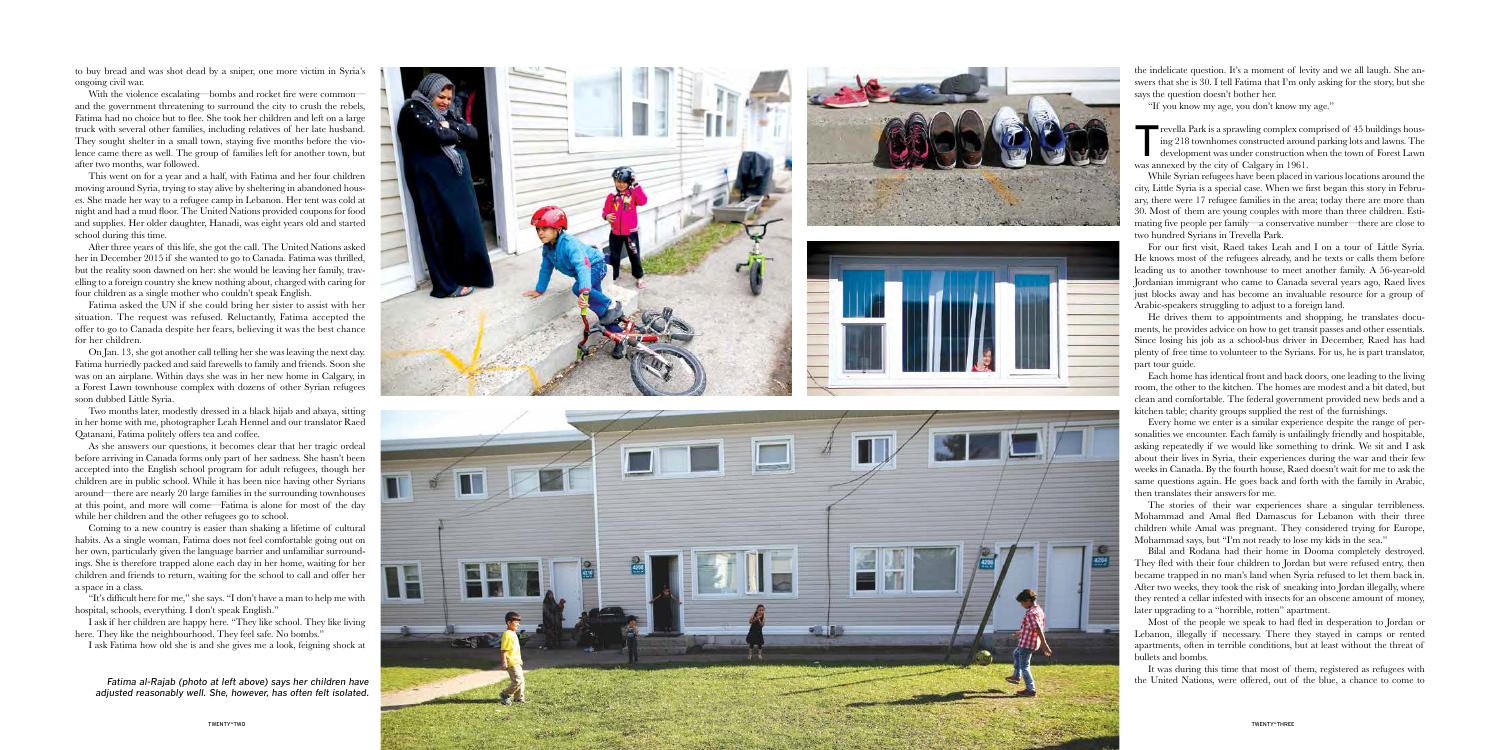Canada, a country that the vast majority of them knew nothing about.

Now, quite suddenly, they are here in a strange city where they don't speak the language, have no family or friends—and they are incredibly grateful and happy. "Good! I love you, Canada!" shouts Yahya al-Masal ma, one of the more boisterous refugees, who with his tracksuit, gregarious demeanour and hand gestures seems like a Syrian extra from *The Sopranos* .

This clustering of people fleeing war and persecution is reminiscent of the immigrant enclaves that emerged in many North American cities in the 19th and 20th centuries. Chinatown, Germantown, of the immigrant enclaves that emerged in many North American Little Italy—these areas were populated by immigrants who held on to their language and customs within the bounds of their neighbourhoods.

At that point in February, none of the refugees we met had explored much during their few weeks in Calgary. Soon both children and adults would begin their government-sponsored English classes. Canada was strange, but it was safe, and that was enough for now.

But whether forced into these areas through ghettoization or allowed to create them through freedom of association, these areas often had a significant drawback: when everyone around you speaks your language, you lose the motivation to learn a new one.

"It's a characteristic of human settlement (to) co-locate" with those who share your culture, language or religion, says Lorne Jaques, associate professor of international social work at the University of Calgary. Such communities have "lots of benefits in the immediate term, at least," and potentially long-term benefits as well, given that refugees are often trauma tized.

n a small classroom just off International Avenue, 11 adult students<br>crowd around plastic folding tables with their notebooks. The space<br>is so cramped that their teacher, a cheerful man with greying hair n a small classroom just off International Avenue, 11 adult students crowd around plastic folding tables with their notebooks. The space named Merv Graham, can barely squeeze between them and the white board at the front.



Despite the often heated<br>political debate last year over the number of refugees Canada would accept and the screening process used, Calgarians proved could get her hands on in order to be not only welcoming but generous and helpful towards the to refugee families. The bikes Syrian refugees.

Jaques' colleague Yahya El-Lahib, an assistant professor of social work, notes that in the case of Little Syria, two important points must be con sidered. "When we talk about immigration and refugee issues, they're not the same," says El-Lahib. While immigrants make a conscious choice to move to a new country and have time to prepare themselves for that, refugees are often at the whim of forces beyond their control. "From the get-go, that's an advantage that an immigrant has over a refugee." Sec ondly, Little Syria is "the product of necessity," meaning that with the compressed time frame and huge numbers of people, the primary concern was likely finding housing and not the social impact of a Syrian enclave.

True enough, says the CEO of the Calgary Catholic Immigration So ciety, which is responsible for handling the government-sponsored Syrian refugees bound for the city. "We really tried everything possible not to put them in one location because that's not the best practice," says Fariborz Birjandian. But he points out that more than 1,600 Syrian refugees have settled in Calgary. "Even if 200 of them are in Forest Lawn? Not bad."

Two hundred Syrians in a few square blocks is still a sizable con tingent. Still, however it came about, the situation does have inherent benefits for the newcomers."I wouldn't be as concerned about learning the language as much as trying to move away from the traumatic experi ences," says El-Lahib.

The Syrian Refugees Support Group Calgary (SRSG) served as something of an umbrella for a wide variety of volunteer efforts related to the Syrian newcomers. Founded by Saima Jamal and Sam Nammoura, a pair of community activists, SRSG's most important early role was

facilitating community donations by storing furniture, clothes and other items in a warehouse and

warehouse, which was anonymously donated to the cause, became something of a community hub for both volunteers

and refugees alike.

n a warm Sunday in early April, Little Syria comes to life. Voluments organize a community block party on Trevella's common lawn for Syrians and their neighbours alike. Children of all sorts sit unteers organize a community block party on Trevella's common lawn for Syrians and their neighbours alike. Children of all sorts sit for face-painting and play in a bouncy castle. A long row of tables offers delicious food, much of it Syrian and Arabic, cooked and donated by vol unteers and local companies. Nearby, RCMP officers chat amicably with residents. Syrian men puff cigarettes and laugh in groups while women in hijabs and abayas chat together and mind the children. Residents of the complex and beyond join the celebration.

The SRSG Facebook group likewise became a community bulletin board for anything Syrian, from specific donation requests like baby items when new children were born, to calls for help with transportation or translation services. The refugees themselves often post their needs or expressions of grati-

Saima Jamal, Sam Namourra and other volunteer leaders give speeches to the crowd in Arabic and English. Raed gives a short speech in Arabic that is welcomed by applause. I ask him to translate it for me afterward. "I am helping you like people helped me before... What I expect from you is to help the people who come (after) you. This is the message for you."

## Prompted by Graham, they take turns introducing themselves and say-<br>how many children they have.

tude, in Arabic or English. One volunteer, Gina Eaton,

took it upon herself to collect as many used bicycles as she to fix them up and deliver them were meaningful gifts, practical transport, social facilitators and empowering machines all in one, particularly for the youngsters. Eaton became well-known among the refugees as the Bike Lady.

distributing them as needed. The to assist them with everyday their native tongue. Individuals volunteered to be matched with government-sponsored families problems or logistics.

There were numerous such instances of Calgarians organizing to improve the lives of the refugees. One group of

local high-school students formed Canadian Youth For Syria and raised more than \$4,000 to operate volunteer-run summer day camps for Syrian youth.

Countless individual acts of generosity and support both complemented and enabled the larger-scale organized efforts. People flocked to the airport to welcome the refugees. Arabic speakers offered translation services or simply a friend to speak with in

Added to these efforts was the mass donation of clothing, household items, furniture, computers, bicycles and more from individual Calgarians.

The public cost of providing sanctuary and support to thousands of Syrian refugees will no doubt be significant. But their experiences and long-term well-being would be drastically poorer were it not for the broad support of individuals in their new community.



ing how many children they have.

"My name is Ali, and I have four children."

"My name is Ahmed and I have five children."

After an exercise to count the number of offspring from the class, Gra ham moves on to vocabulary. Worksheets are handed out and the words are written on the whiteboard. Despite it being March, the theme is Valentine's Day, and the first word is "candy."

"Do you like candy?" Graham asks. Some answer yes, some simply re peat "candy."

The class spells "card" and "chocolate" before getting to "cuddle." Gra ham turns to Bilal, who is seated near the front of the class next to his wife, Rodana. "Bilal, take your arms ..." He gestures for Bilal to embrace his wife. There is some uncertainty and discomfort in the room of new immigrants, but Bilal defuses it.

"Not here!" Everyone laughs.

It seems a strange choice of vocabulary, perhaps not what is needed in day-to-day life or to find a job. Nevertheless, Graham, who has been teach ing English for more than 20 years, tells me later that he's felt pressed for time with the condensed schedule of this class, having only eight weeks to teach 12 weeks' worth of material.

Words like "rose" and "snuggle" give way to vocabulary about weather

and temperature, with Graham leading the class through worksheets. Graham is popular with the students, who are mostly Syrian, especially after taking them on a field trip to see *The Whal*e at the Eau Claire cinema.

"The show and the dialogue was probably too high above their level, but I wanted to bring them for the experience," he says. The excursion was useful for lessons about maps, transit, and getting around. Afterwards, he let some of them take the bus back to Forest Lawn by themselves. "I'm surprised at how well-adjusted they are," Graham says of the Syrians. "I find them very motivated. I think Bilal is competing with his wife. He's trying to show her up. He's got a sharp sense of humour."

With the cheerful show of diversity, neighbourliness and beautiful weather, the day seems an idealistic vision of the Canadian dream, of what Calgary looks like at its best.



*Rodana Shikh (above at right) and her husband, Bilal, hit the books in an English class in Forest Lawn.*

*Younger Syrians, left and below, are also putting in class time.*





*From the Bike Lady to broader efforts on the part of organizations, Calgarians mobilized to help arriving Syrians.*